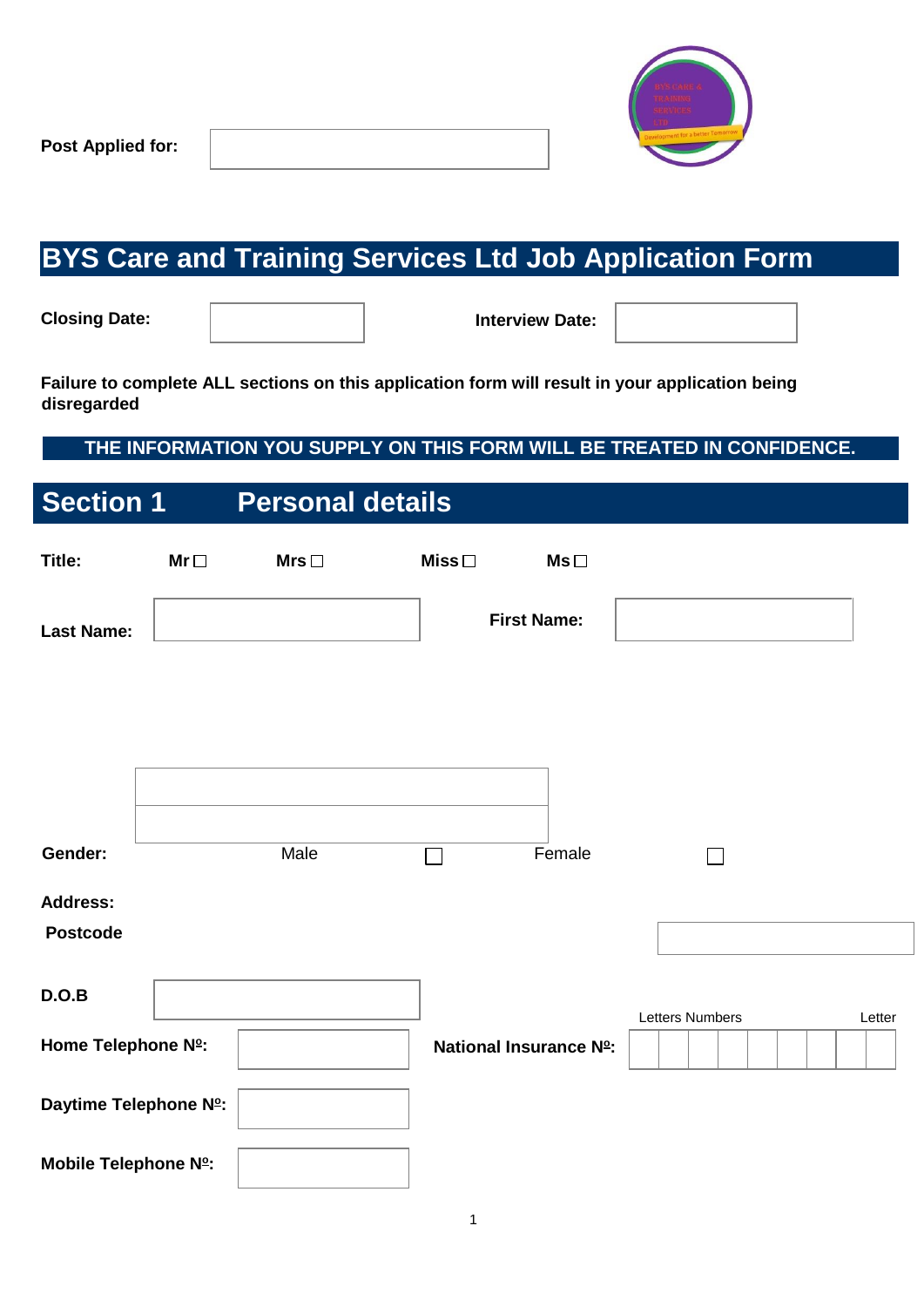| <b>E-mail address:</b>                  |            |           |  |
|-----------------------------------------|------------|-----------|--|
| Are you eligible to work in the UK?     | <b>Yes</b> | <b>No</b> |  |
| Do you own a car?                       | <b>Yes</b> | <b>No</b> |  |
| Driver's Licence N.o.                   |            |           |  |
| Part-time<br><b>Position: Full-time</b> |            |           |  |
| Next of Kin:                            |            |           |  |
| <b>Contact Number:</b>                  |            |           |  |
| <b>Address:</b>                         |            |           |  |
|                                         |            |           |  |
|                                         |            |           |  |

**If you are successful you will be required to provide relevant evidence of the above details prior to your appointment.** 

# **Section 2** Present Employment

## **Present Employment** (If now unemployed give details of last employer)

| Name of Employer:            |             |         |
|------------------------------|-------------|---------|
| Date of employment           | <b>From</b> | To      |
| <b>Address:</b>              |             |         |
|                              |             |         |
|                              |             |         |
| Postcode:                    |             |         |
| Post title:                  |             |         |
| <b>Date of Appointment:</b>  |             | Salary: |
| <b>Department / Section:</b> |             |         |

**Brief description of duties:**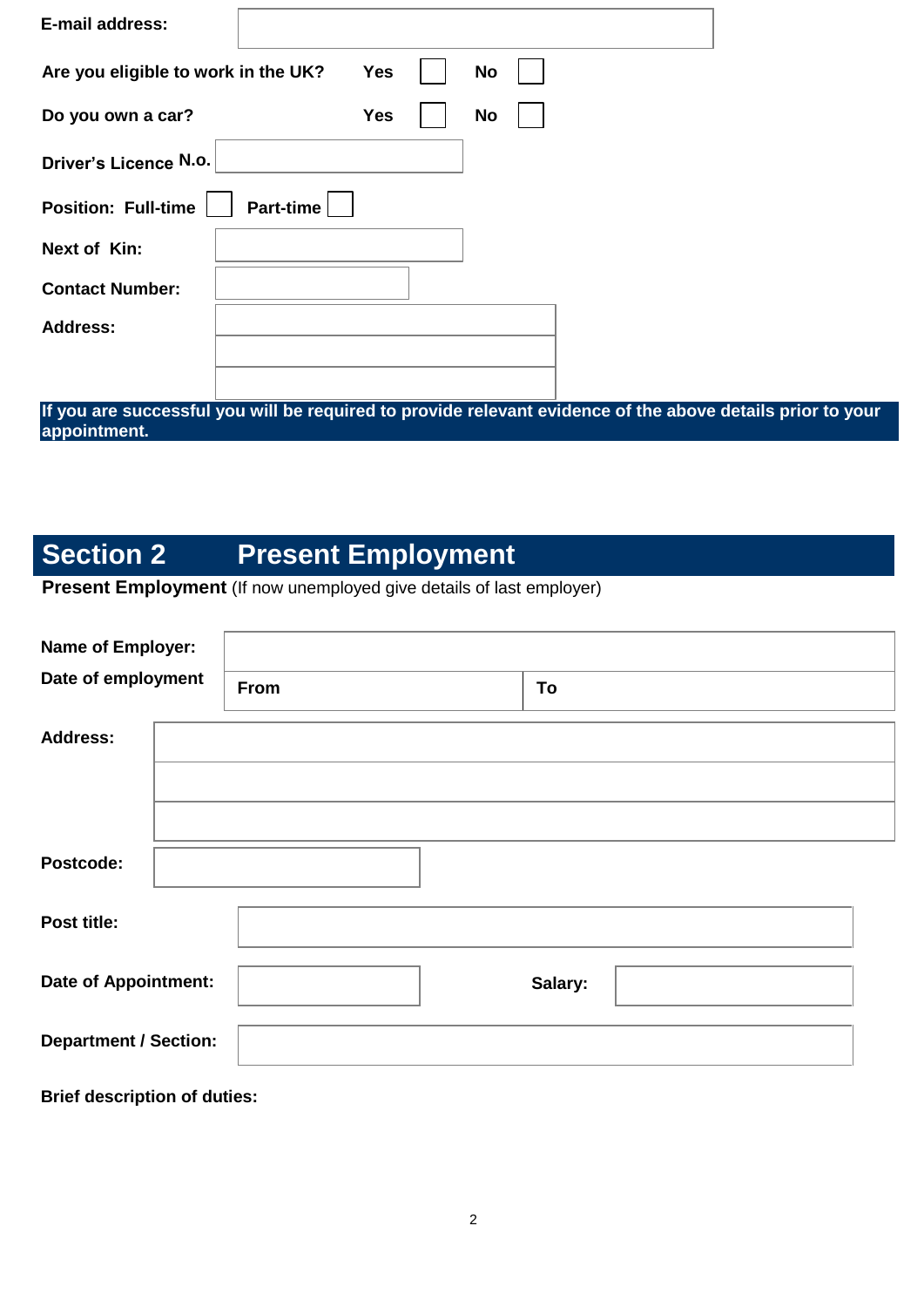### Continue on a separate sheet if necessary

| <b>Period of Notice:</b>                              | Last day of service<br>(if no longer employed): |  |
|-------------------------------------------------------|-------------------------------------------------|--|
| <b>Reason for leaving</b><br>(if no longer employed): |                                                 |  |

# **Section 3** Previous Employment

**Previous Employment** (most recent employer first). Please cover the last 10 years and state nature of business - if not public sector

| Name of Employer:     |      |                 |  |
|-----------------------|------|-----------------|--|
|                       |      |                 |  |
| Date of employment    | From | To              |  |
| <b>Address</b>        |      |                 |  |
|                       |      | <b>Postcode</b> |  |
| <b>Position Held:</b> |      |                 |  |
|                       |      |                 |  |

### **Summary of duties:**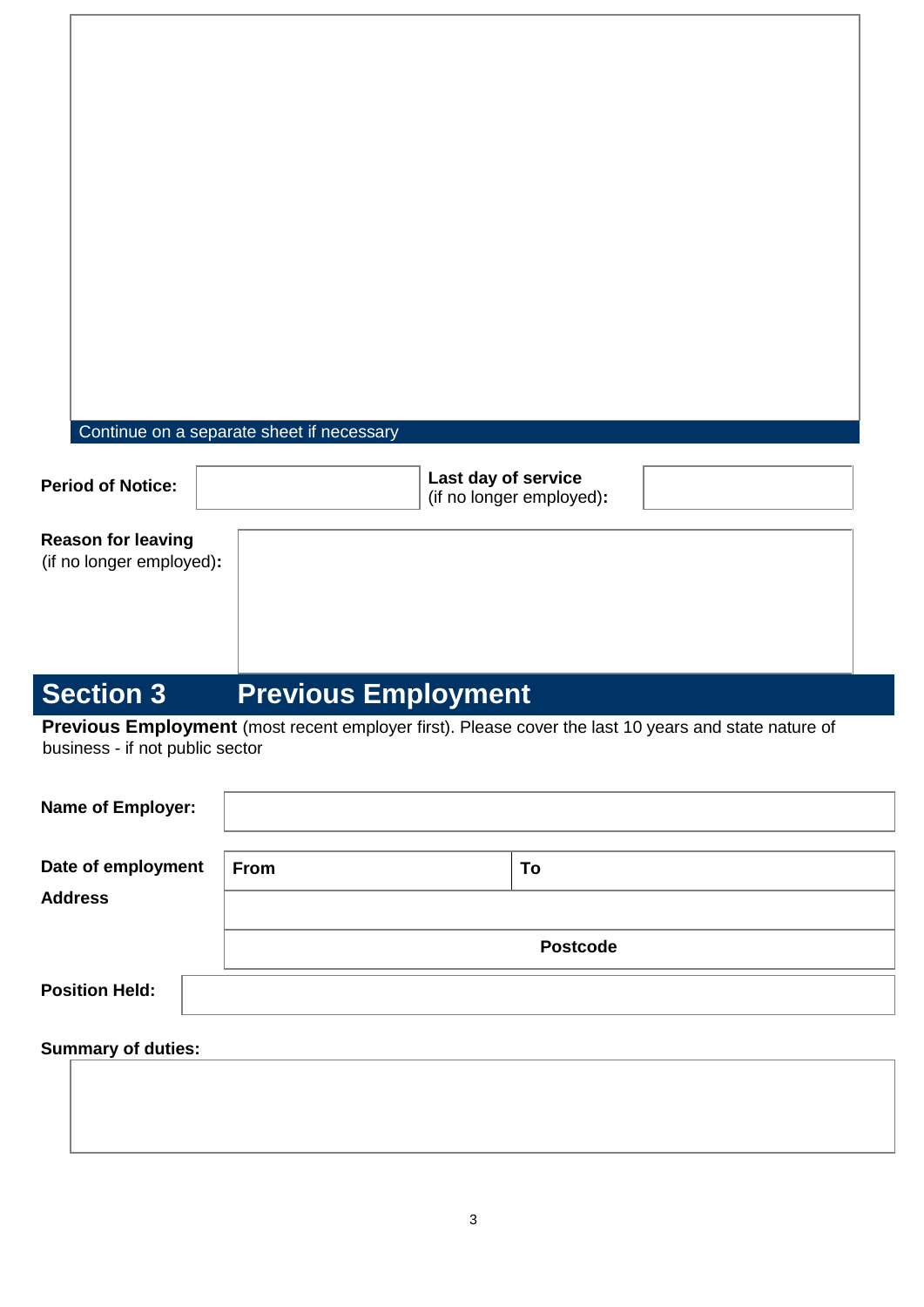| <b>Reason for leaving:</b>           |      |                 |
|--------------------------------------|------|-----------------|
|                                      |      |                 |
| Name of Employer:                    |      |                 |
| Date of employment                   | From | To              |
| <b>Address</b>                       |      |                 |
|                                      |      | <b>Postcode</b> |
| <b>Position Held:</b>                |      |                 |
| <b>Summary of duties:</b>            |      |                 |
|                                      |      |                 |
|                                      |      |                 |
| <b>Reason for leaving:</b>           |      |                 |
|                                      |      |                 |
| Name of Employer:                    |      |                 |
|                                      |      |                 |
| Date of employment<br><b>Address</b> | From | To              |
|                                      |      |                 |
|                                      |      | <b>Postcode</b> |
| <b>Position Held:</b>                |      |                 |
| <b>Summary of duties:</b>            |      |                 |
|                                      |      |                 |
|                                      |      |                 |
|                                      |      |                 |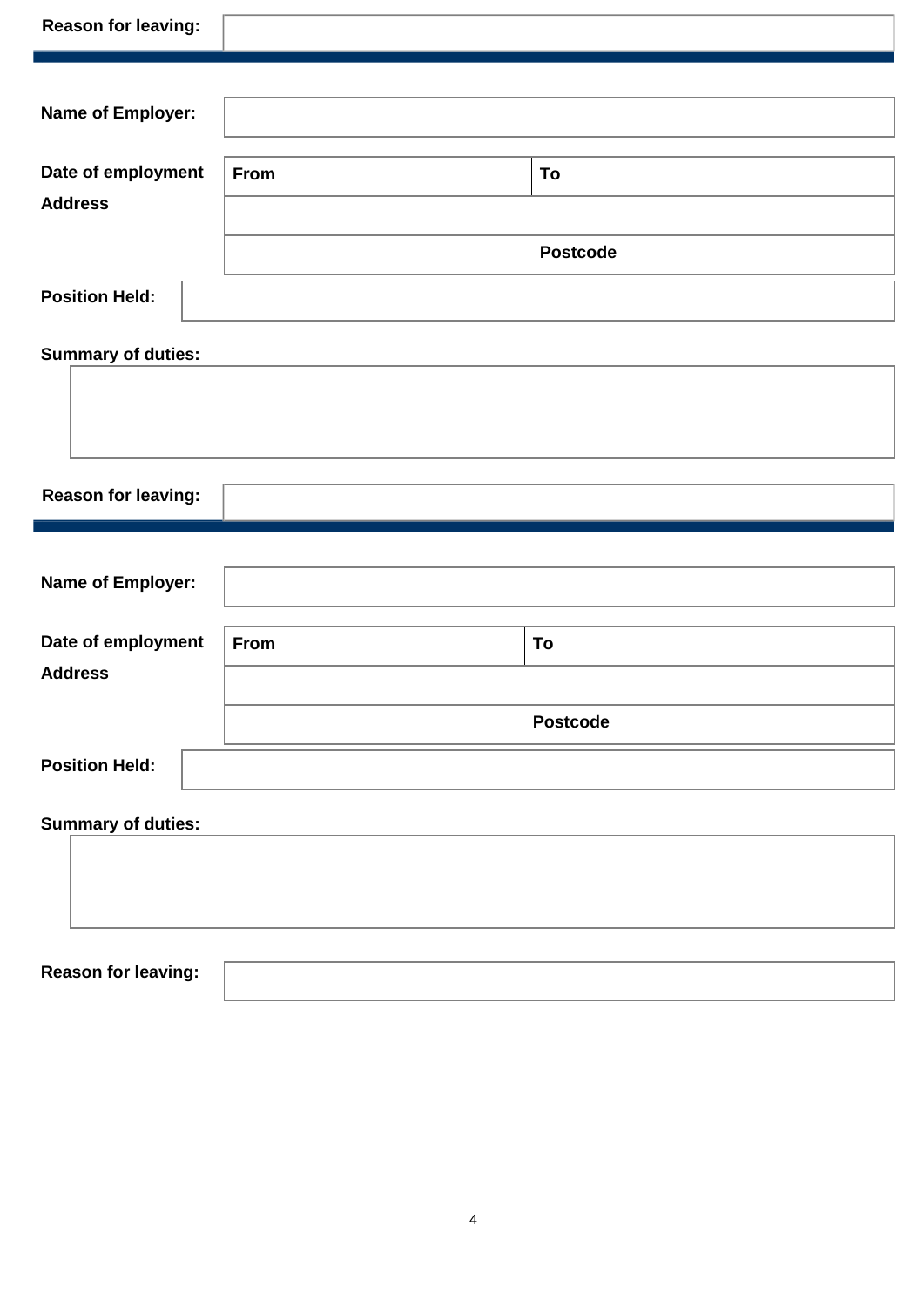**Qualifications obtained from Schools, Colleges and Universities. Please list highest qualification first:** 

| <b>College or University</b> |    |                                           | <b>Course</b>   | Qualifications and grades<br>obtained        |
|------------------------------|----|-------------------------------------------|-----------------|----------------------------------------------|
| From                         | To | Name of Col/University                    |                 |                                              |
|                              |    |                                           |                 |                                              |
|                              |    |                                           |                 |                                              |
|                              |    |                                           |                 |                                              |
|                              |    |                                           |                 |                                              |
|                              |    |                                           |                 |                                              |
|                              |    |                                           |                 |                                              |
|                              |    | <b>School</b>                             | <b>Subjects</b> | <b>Qualifications and grades</b><br>obtained |
| From                         | To | Name of school                            |                 |                                              |
|                              |    |                                           |                 |                                              |
|                              |    |                                           |                 |                                              |
|                              |    |                                           |                 |                                              |
|                              |    |                                           |                 |                                              |
|                              |    |                                           |                 |                                              |
|                              |    |                                           |                 |                                              |
|                              |    |                                           |                 |                                              |
|                              |    | Continue on a separate sheet if necessary |                 |                                              |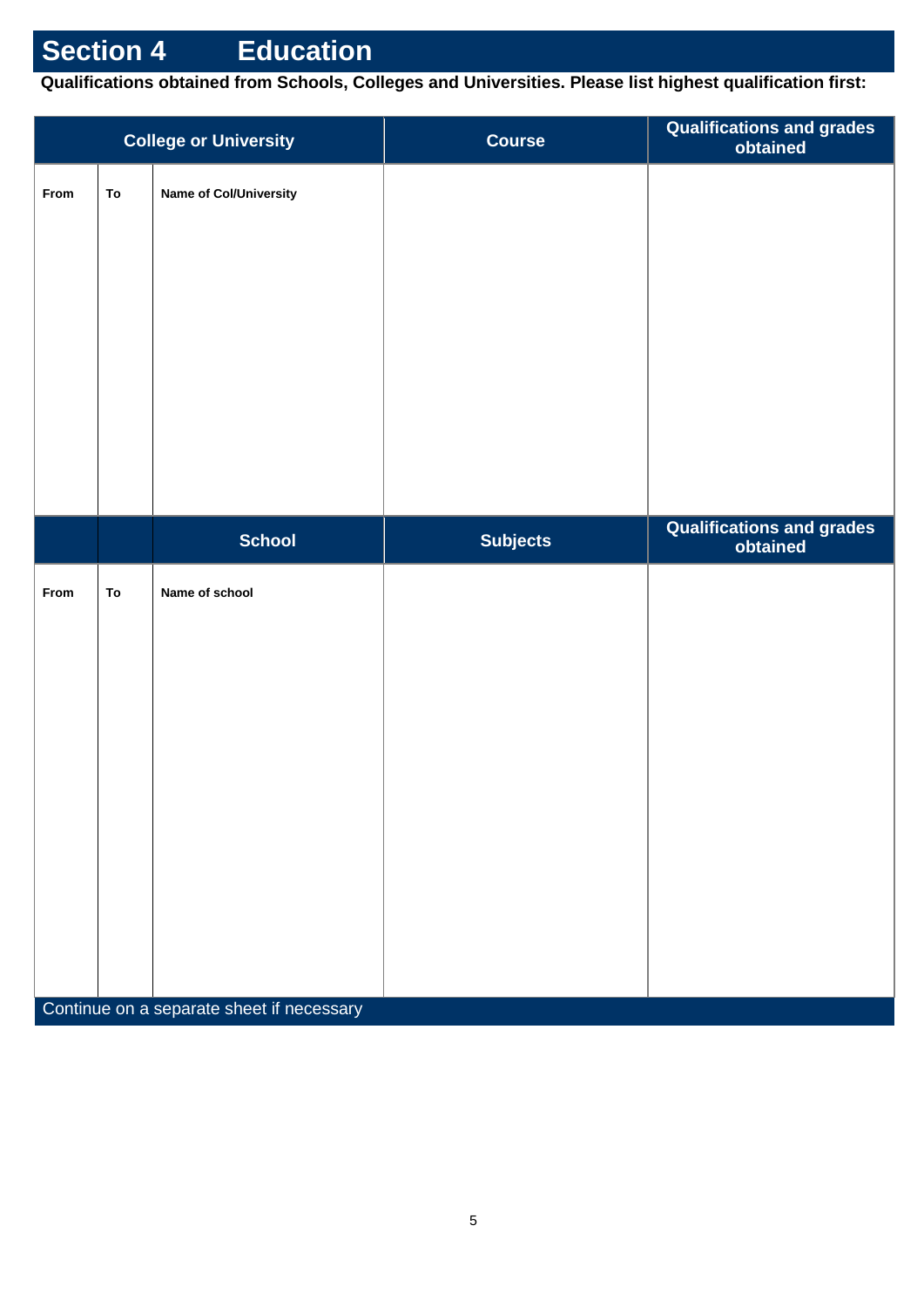# **Section 5 Training and Development**

**Please give relevant details of any training or courses you have attended (e.g. First Aid, NVQ etc);** 

|                                                  | Practical Experience (FOR THOSE APPLYING FOR CARE / SUPPORT WORK ONLY)                                      |  |  |                          |  |
|--------------------------------------------------|-------------------------------------------------------------------------------------------------------------|--|--|--------------------------|--|
|                                                  | To assist us in finding suitable work for you, please tick all the care tasks in which you are experienced: |  |  |                          |  |
|                                                  |                                                                                                             |  |  |                          |  |
| Personal hygiene                                 | <b>Practical tasks</b>                                                                                      |  |  | <b>Toileting</b>         |  |
| Bath/Shower/Strip wash                           | Bed making/ changing a bed                                                                                  |  |  | Applying a coveen        |  |
| Bed bath                                         | <b>Collecting benefits</b>                                                                                  |  |  | Attaching a night bag    |  |
| Care of eyes                                     | Cooking                                                                                                     |  |  | Bed Pans / Commodes      |  |
| Care of feet (exc.<br>Toenails)                  | Light house work                                                                                            |  |  | Changing a catheter bag  |  |
| Care of fingernails                              | Recording of blood pressure                                                                                 |  |  | Continence care          |  |
| Care of hair                                     | Recording of respiration                                                                                    |  |  | Empting a caterer bag    |  |
| Dressing / Undressing                            | Recording of respiration                                                                                    |  |  | Stoma care               |  |
| Mouth Care (inc, dentures)                       | Shopping                                                                                                    |  |  |                          |  |
| Shaving                                          | Washing personal laundry                                                                                    |  |  |                          |  |
| Use of bath aids                                 |                                                                                                             |  |  |                          |  |
| Administrative abilities                         | <b>Mobility</b>                                                                                             |  |  | Previous experience in : |  |
| Confidentiality                                  | Moving & Handling clients                                                                                   |  |  | Hospital                 |  |
| Observing/recording                              | Moving & handling course                                                                                    |  |  | Nursing/residential home |  |
| Changing in clients<br>conditions                | Use of hoists (main. /elec.)                                                                                |  |  | Private house            |  |
| Recording instructions<br>from GP/Distance nurse | Use of walking aids                                                                                         |  |  |                          |  |
| <b>Care Duties</b>                               | <b>Nutrition</b>                                                                                            |  |  |                          |  |
| Assisting with medication                        | Feeding                                                                                                     |  |  |                          |  |
| Pressure area acre                               | <b>Food Handling</b>                                                                                        |  |  |                          |  |
| Simple dressing<br>procedures                    | Preparing meals                                                                                             |  |  |                          |  |
| <b>Terminal Care</b>                             |                                                                                                             |  |  |                          |  |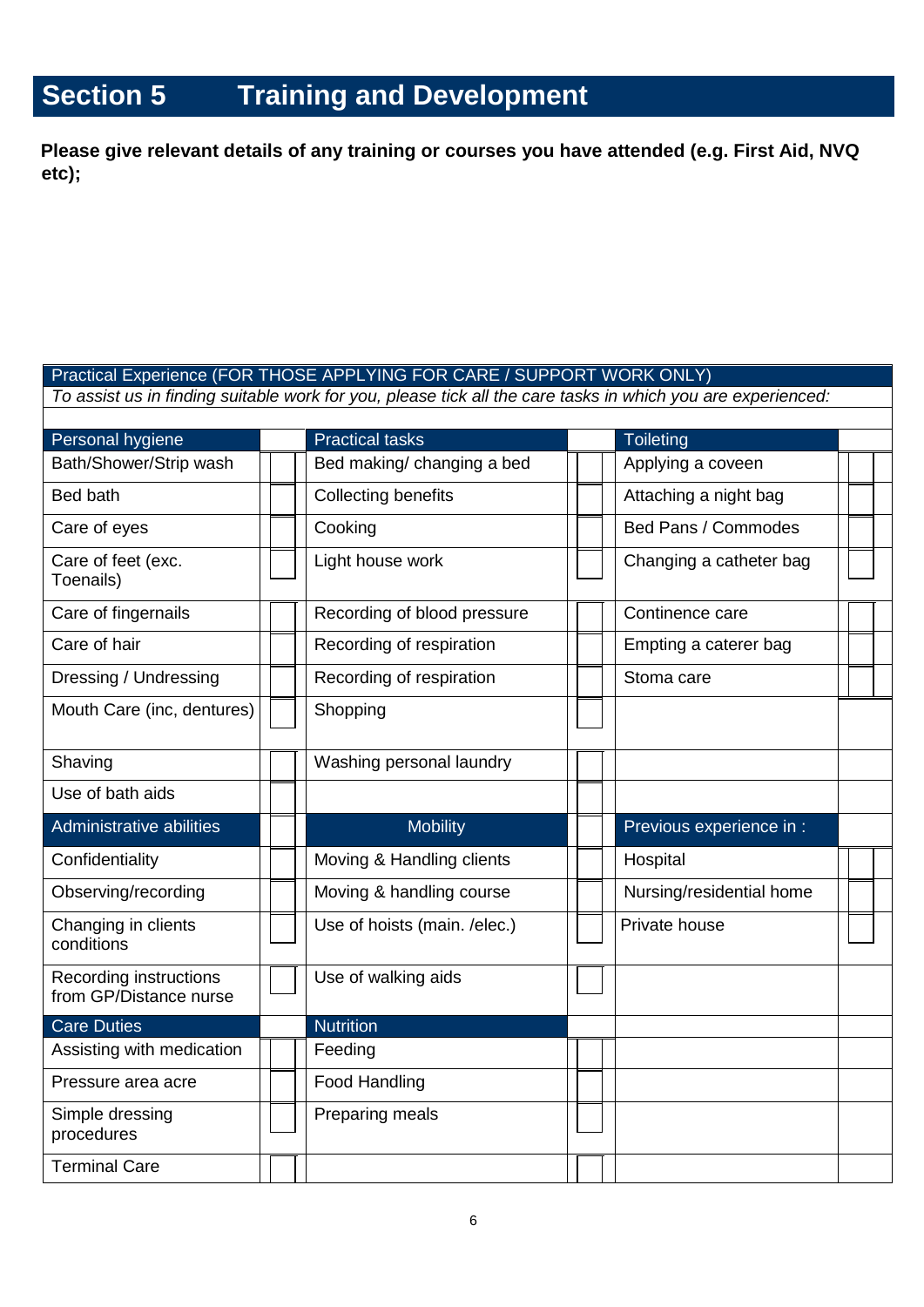| Please explain briefly how you gained this experience: |  |  |
|--------------------------------------------------------|--|--|
|                                                        |  |  |
|                                                        |  |  |
|                                                        |  |  |
|                                                        |  |  |
|                                                        |  |  |
|                                                        |  |  |

**Cares experience Checklist For those APPLYING FOR CARE/ SUPPORT WORK ONLY** 

#### **Please indicate your level of proficiency according to the scale below**

**I- No experience II- Previously performed but not proficient III- Competent to perform independently** 

### **PLEASE INDICATE WHAT AREAS OF CARE EXPERIENCE YOU HAVE DONE:**

| Area                                                       |                         | NHS / Private/<br><b>Local Authority</b> | <b>Month /Years</b> |   | Level of<br><b>Proficiency</b> |              |
|------------------------------------------------------------|-------------------------|------------------------------------------|---------------------|---|--------------------------------|--------------|
|                                                            |                         |                                          |                     | I | $\mathbf{I}$                   | $\mathbf{H}$ |
| <b>Nursing Home</b>                                        | Frail elderly           |                                          |                     |   |                                |              |
|                                                            | <b>EMI</b>              |                                          |                     |   |                                |              |
|                                                            | Other                   |                                          |                     |   |                                |              |
| <b>Residential Nursing Home</b>                            | Frail elderly           |                                          |                     |   |                                |              |
|                                                            | <b>EMI</b>              |                                          |                     |   |                                |              |
|                                                            | Other                   |                                          |                     |   |                                |              |
| Home Care                                                  | <b>Clients own Home</b> |                                          |                     |   |                                |              |
| Hospital (Specify area of work)                            |                         |                                          |                     |   |                                |              |
| Community (Specify area of work)                           |                         |                                          |                     |   |                                |              |
| Mental Health (Specify area of work)                       |                         |                                          |                     |   |                                |              |
| Learning Disabilities (Specify area of work)               |                         |                                          |                     |   |                                |              |
| Occupational Health / Industrial<br>(Specify area of work) |                         |                                          |                     |   |                                |              |
| <b>Level of Practice</b>                                   |                         | Data Achieved                            |                     |   |                                |              |
| NVQ 1                                                      |                         |                                          |                     |   |                                |              |
| NVQ <sub>2</sub>                                           |                         |                                          |                     |   |                                |              |
| NVQ 3                                                      |                         |                                          |                     |   |                                |              |
| <b>Please State</b>                                        |                         |                                          |                     |   |                                |              |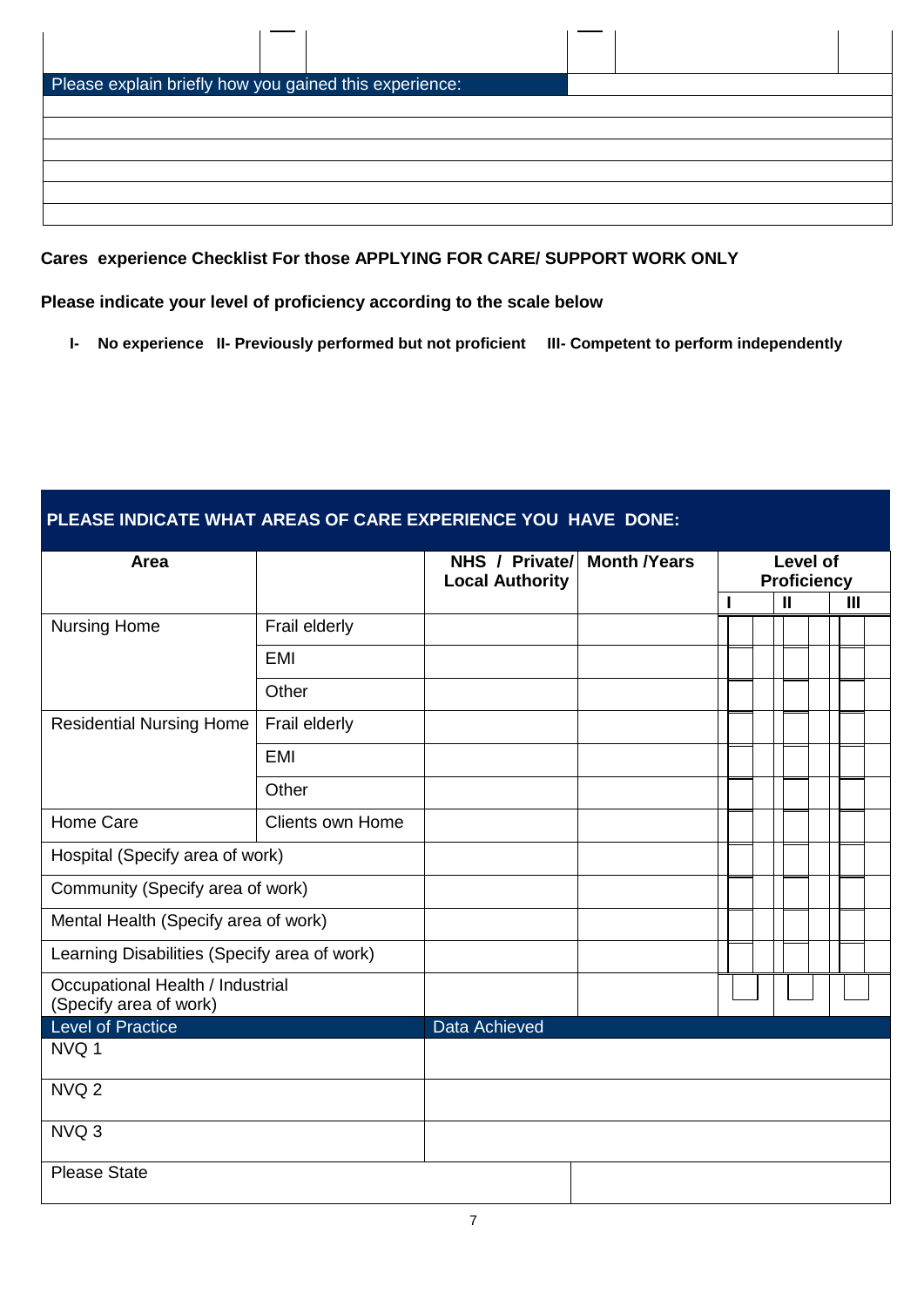| <b>Training Received</b>                    | Date | <b>Certified Supplied</b> |
|---------------------------------------------|------|---------------------------|
| <b>Manual Handling</b>                      |      |                           |
| <b>Infection Control</b>                    |      |                           |
| <b>Fire Safety</b>                          |      |                           |
| Fire Aid                                    |      |                           |
| <b>Essential Food Hygiene</b>               |      |                           |
| Lone Worker                                 |      |                           |
| Management of aggressive / violent behavior |      |                           |
| Other, please specify:                      |      |                           |
|                                             |      |                           |
|                                             |      |                           |
|                                             |      |                           |

# **Section 6 Personal Statement**

## **Abilities, skills, knowledge and experience.**

Please use this section to explain in detail why you have applied for this position.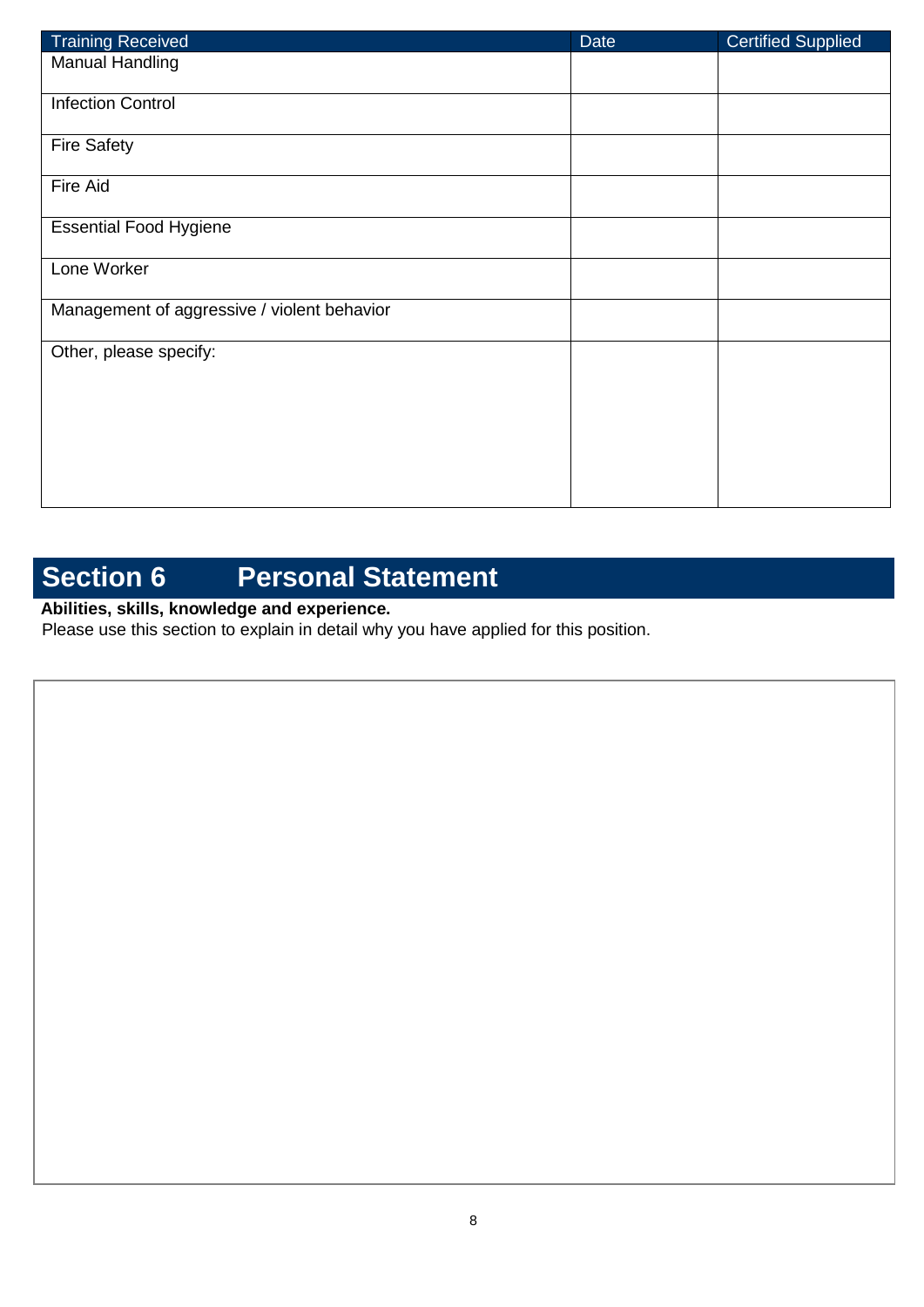| Continue on a separate sheet if necessary Section 7 Rehabilitation of<br><b>Offenders Act (1974)</b>                        |
|-----------------------------------------------------------------------------------------------------------------------------|
| Do you have any convictions that are unspent under the<br><b>Yes</b><br><b>No</b><br>rehabilitation of offender's act 1974? |
| If yes, please give details / dates of offence(s) and sentence:                                                             |

# **Section 8 Protecting Children and Vulnerable Adults**

**Due to the nature of our business, you are required to submit a Criminal Records Bureau check. Any enhanced disclosures made by the CRB will remain strictly confidential.** 

| Do you agree for the CRB check to be made? (see enclosed CRB form) | Yes $\Box$      | No $\Box$ |  |
|--------------------------------------------------------------------|-----------------|-----------|--|
| Do you agree for a POVA check to be made                           | $Yes$ $\Box$ No |           |  |
|                                                                    |                 |           |  |

## **Section 9 Disability Discrimination Act**

| Do you suffer from a disability?<br>Yes  <br><b>No</b>                                                                 |
|------------------------------------------------------------------------------------------------------------------------|
| premis<br>working hours o<br>וחר<br>your performance? Yes $\Box$ No $\Box$<br>xir                                      |
| If Yes we may be able to consider any reasonable steps so long as they are effective, practical and<br>affordable.     |
| Please state what adjustment may need to be made:                                                                      |
|                                                                                                                        |
| Are you mentally and physically able to carry out the duties required? Yes<br>No l<br>If No please<br>State reason why |
|                                                                                                                        |
|                                                                                                                        |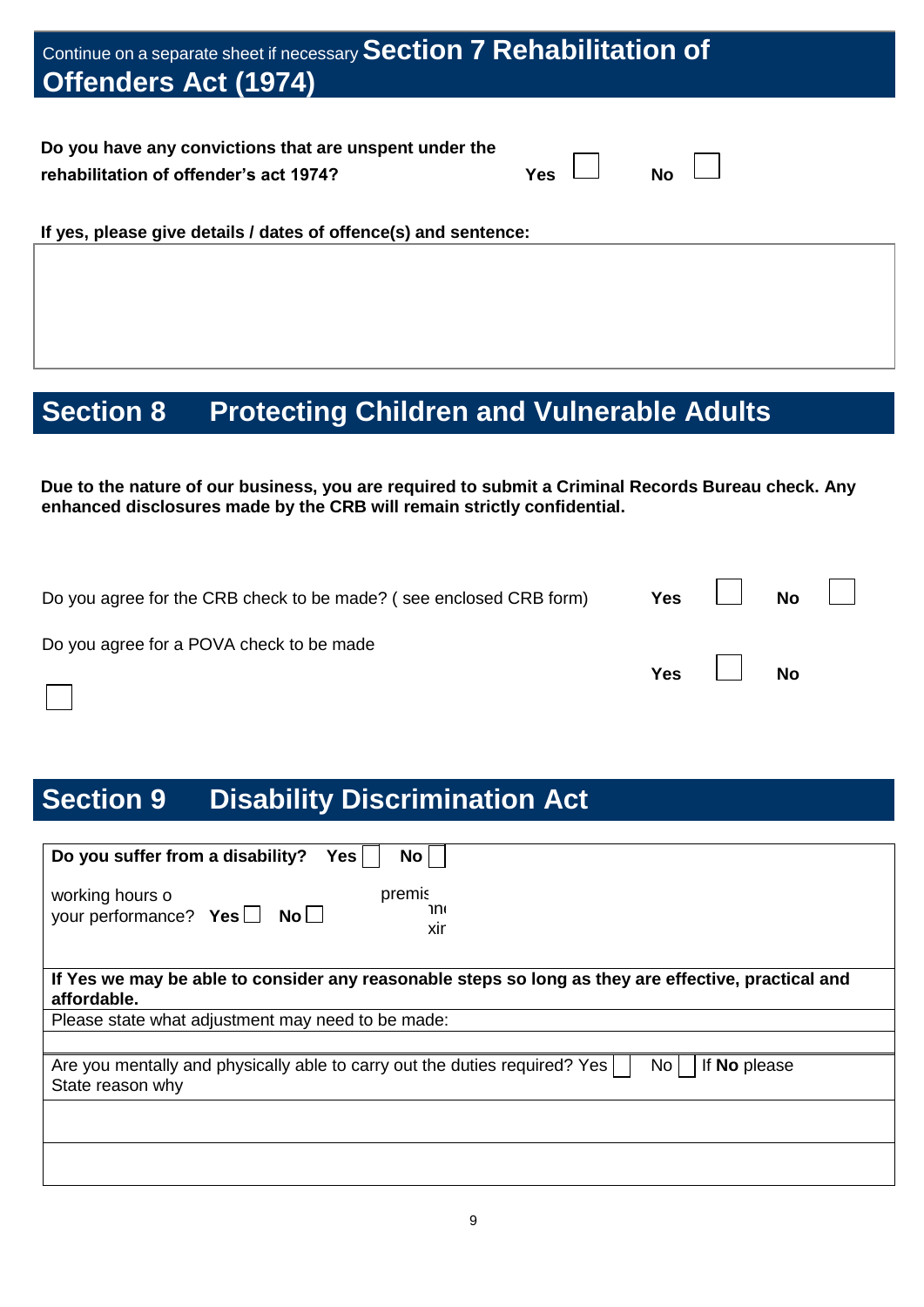**We will try to provide access, equipment or other practical support to ensure that people with disabilities can compete on equal terms with non-disabled people.**

| Do we need to make any specific arrangements in order for you to |            |           |  |
|------------------------------------------------------------------|------------|-----------|--|
| attend the interview?                                            | Yes $\Box$ | <b>No</b> |  |

**If yes, please give details:** 

## **Section 10 - Declaration of Health Immunisations**

| <b>BDG</b>            | Yes | Date $\frac{1}{2}$ | N <sub>o</sub>  | <b>Hepatitis B</b><br>Date of injection: /// |
|-----------------------|-----|--------------------|-----------------|----------------------------------------------|
| Skin Test for TB      | Yes | Date $\angle$      | No <sub>1</sub> | Booster 1st<br>2nd<br>3rd                    |
| Tetanus               | Yes | Date               | No <sub>1</sub> | Date of Blood Test _/_/                      |
| Chickenpox/Vz. Abs.   | Yes | Date $\angle$      | No <sub>1</sub> | Results:                                     |
| Poliomyelitis         | Yes | Date $\_\$         | No <sub>1</sub> |                                              |
| Rubella               | Yes | Date- $/-/$        | No              | IUL:                                         |
| Other, Please specify |     |                    |                 |                                              |

#### **MEDICAL QUESTION**

Are you at present taking any medication or receiving any treatment? Yes

If yes please give details: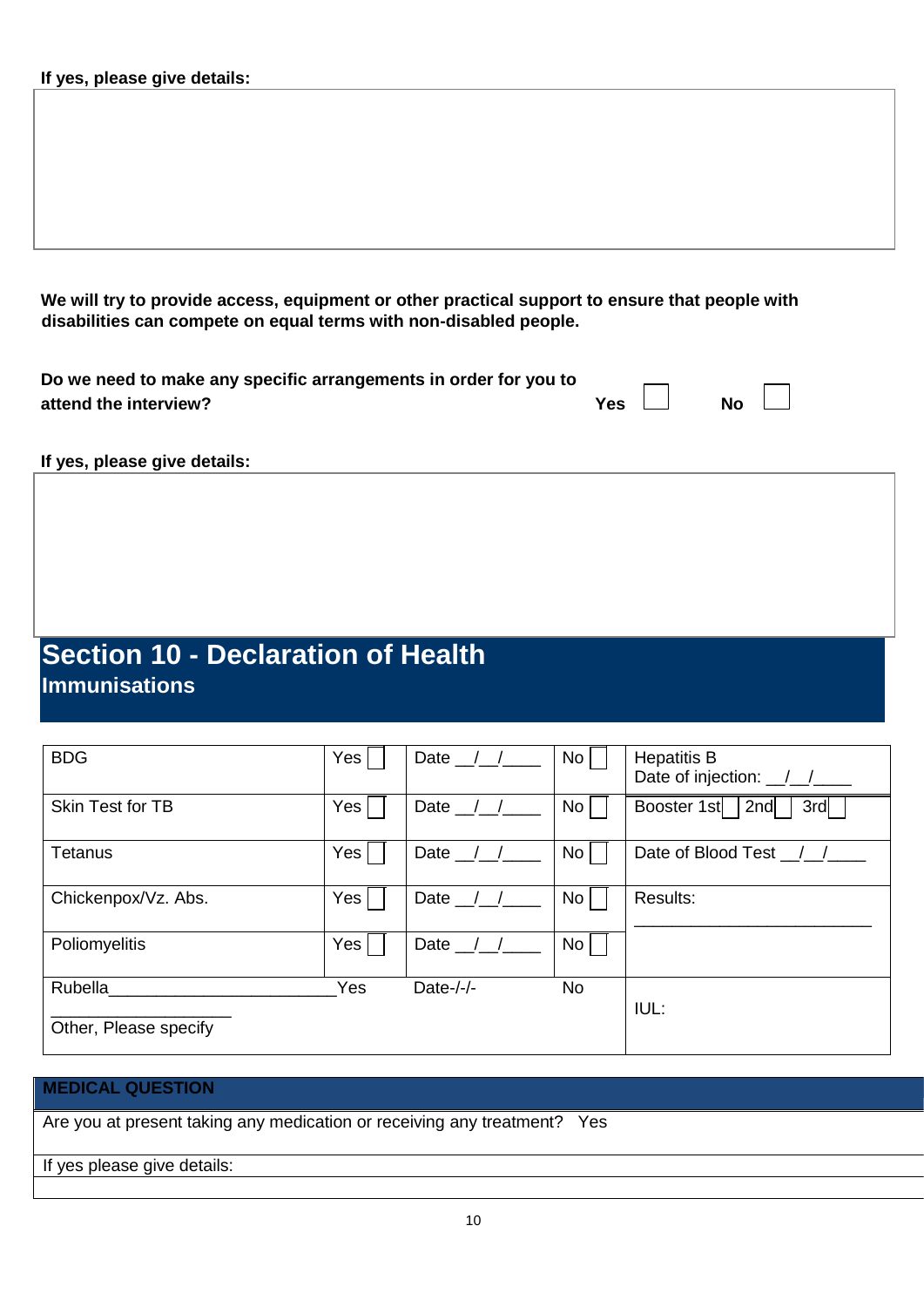| <b>GP Name:</b>                                           | <b>GP Address:</b> |
|-----------------------------------------------------------|--------------------|
|                                                           |                    |
| May we contact your GP regarding any health concerns? Yes |                    |
| Section 10 Health                                         |                    |

Successful applicants will be required to complete a detailed medical questionnaire and may be required to a appointed.

**Number of days sickness absence in the last 2 years:** 

**Please state number of occasions in the last 2 years:** 

| <b>HAVE YOU EVER HAD PROBLEMS WITH:</b>                                |          | <b>PLEASE</b><br><b>DETAILS</b> |  |
|------------------------------------------------------------------------|----------|---------------------------------|--|
|                                                                        | Υ<br>۱S. | <b>No</b>                       |  |
| Raised blood pressure                                                  |          |                                 |  |
| Heart of circulatory problems                                          |          |                                 |  |
| Chest pain                                                             |          |                                 |  |
| <b>Blood disorders</b>                                                 |          |                                 |  |
| Chest complaints e.g. Asthma,<br>Bronchitis, pleurisy,<br>Tuberculosis |          |                                 |  |
| Chronic indigestion<br>$\sim$                                          |          |                                 |  |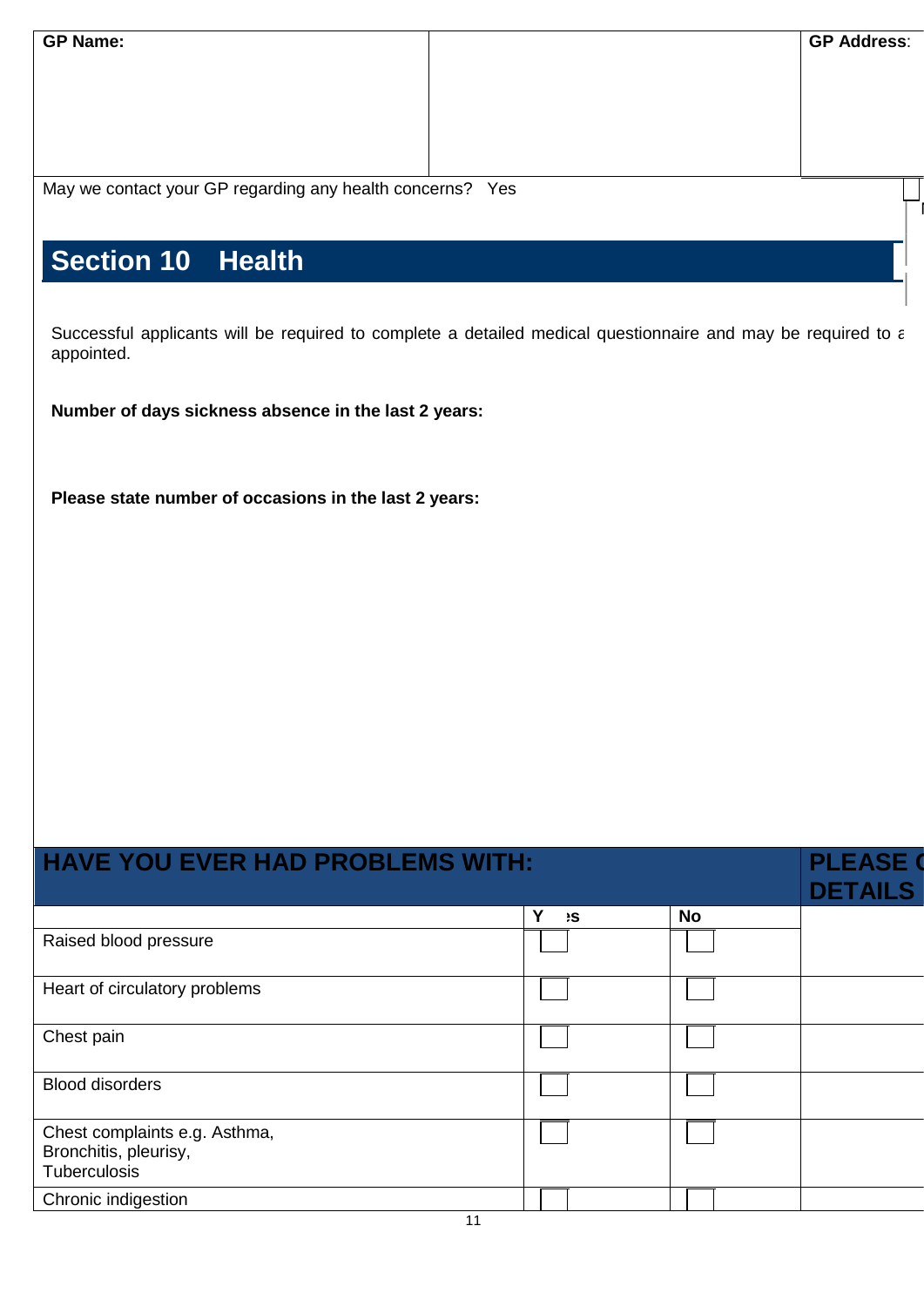| Bowel complaints                                                              |  |  |
|-------------------------------------------------------------------------------|--|--|
| Persistent abdominal pains                                                    |  |  |
| Liver disease or jaundice                                                     |  |  |
| Diabetes, problems with thyroid or other glands                               |  |  |
| Kidney or bladder problem                                                     |  |  |
| Epilepsy, blackouts or dizziness                                              |  |  |
| Have you ever been made ill by your work                                      |  |  |
| Been refused a drivers license because of ill health                          |  |  |
| Have you ever been refused or dismissed from employment for<br>Health reasons |  |  |
| Persistence or recurrent backache or injury                                   |  |  |
| Neck injury / problems with neck                                              |  |  |
| Eczema, Dermatitis or other skin disease                                      |  |  |
| Ear, nose o throat problems                                                   |  |  |
| Rheumatism, Arthritis or other joint problems                                 |  |  |
| Vision problems or eye disease                                                |  |  |
| Heart, Lung, stomach, skin disease                                            |  |  |
| Need glasses to read                                                          |  |  |
| Hay fever or allergies                                                        |  |  |
| Any other serious illness                                                     |  |  |
| Are you registered Disabled?                                                  |  |  |
|                                                                               |  |  |

# **Section 11 References**

Please give the names and addresses of your two most recent employers (if applicable). If you are unable to do this, please clearly outline who your references are.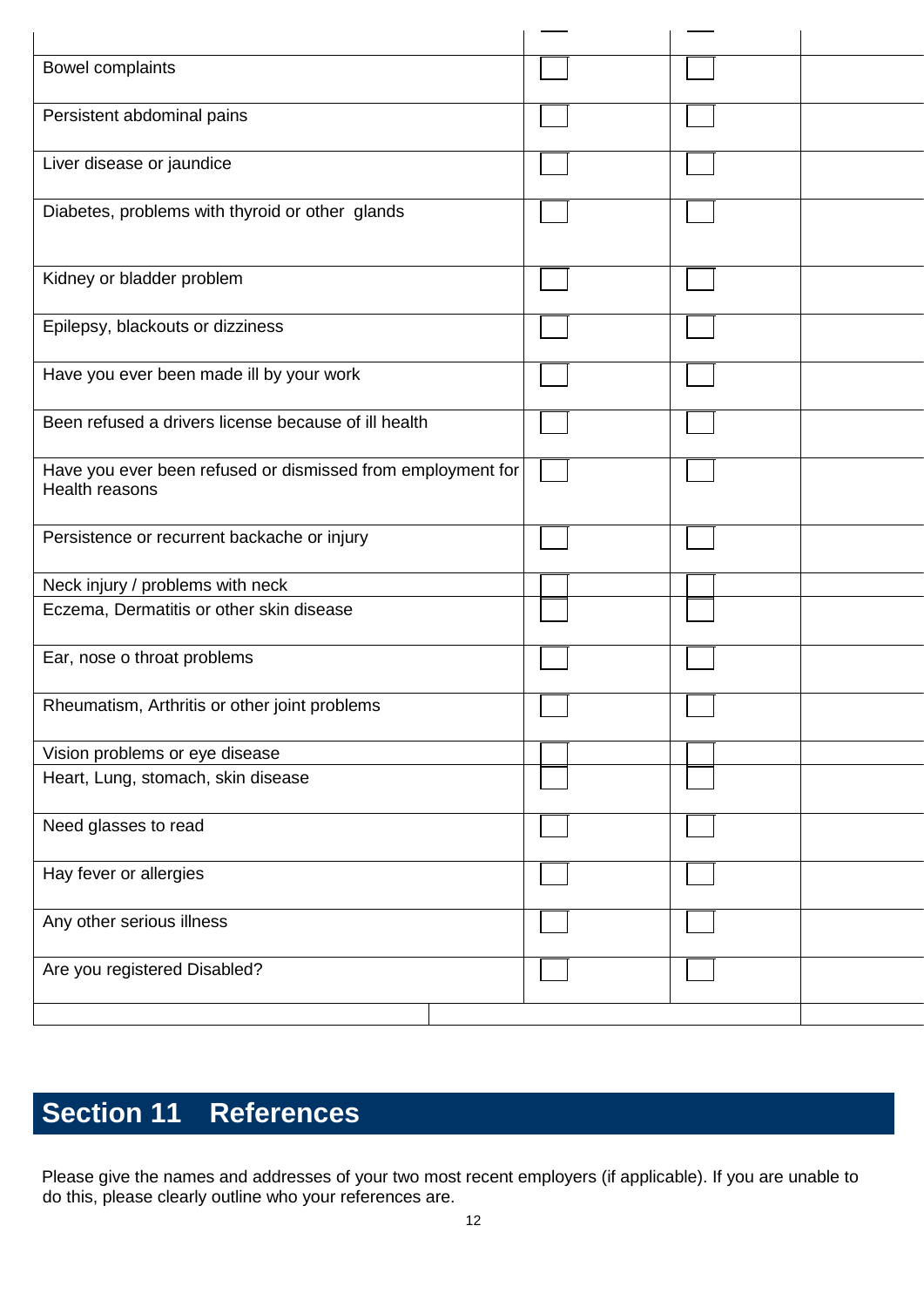|                                      | <b>Reference 1</b>                                                         |                                 | <b>Reference 2</b>                              |  |
|--------------------------------------|----------------------------------------------------------------------------|---------------------------------|-------------------------------------------------|--|
|                                      |                                                                            |                                 |                                                 |  |
| Name:                                |                                                                            | Name:                           |                                                 |  |
|                                      |                                                                            |                                 |                                                 |  |
| <b>Position (job</b><br>title):      |                                                                            | <b>Position (job</b><br>title): |                                                 |  |
| <b>Work</b>                          |                                                                            | <b>Work</b>                     |                                                 |  |
| <b>Relationship:</b>                 |                                                                            | <b>Relationship:</b>            |                                                 |  |
| Organisation:                        |                                                                            | <b>Organisation:</b>            |                                                 |  |
|                                      |                                                                            |                                 |                                                 |  |
| <b>Address:</b>                      |                                                                            | <b>Address:</b>                 |                                                 |  |
|                                      |                                                                            |                                 |                                                 |  |
|                                      |                                                                            |                                 |                                                 |  |
|                                      |                                                                            |                                 |                                                 |  |
|                                      | Postcode                                                                   |                                 | Postcode                                        |  |
| <b>Telephone</b><br>N <sup>o</sup> : |                                                                            | Telephone Nº:                   |                                                 |  |
|                                      |                                                                            |                                 |                                                 |  |
| E-mail:                              |                                                                            | E-mail:                         |                                                 |  |
|                                      |                                                                            |                                 |                                                 |  |
|                                      |                                                                            |                                 |                                                 |  |
|                                      | Are you willing for this Are you willing for this referee to be approached |                                 | <b>No</b><br><b>Yes</b>                         |  |
|                                      | No<br>referee to be approached<br><b>Yes</b>                               |                                 | prior to the interview? prior to the interview? |  |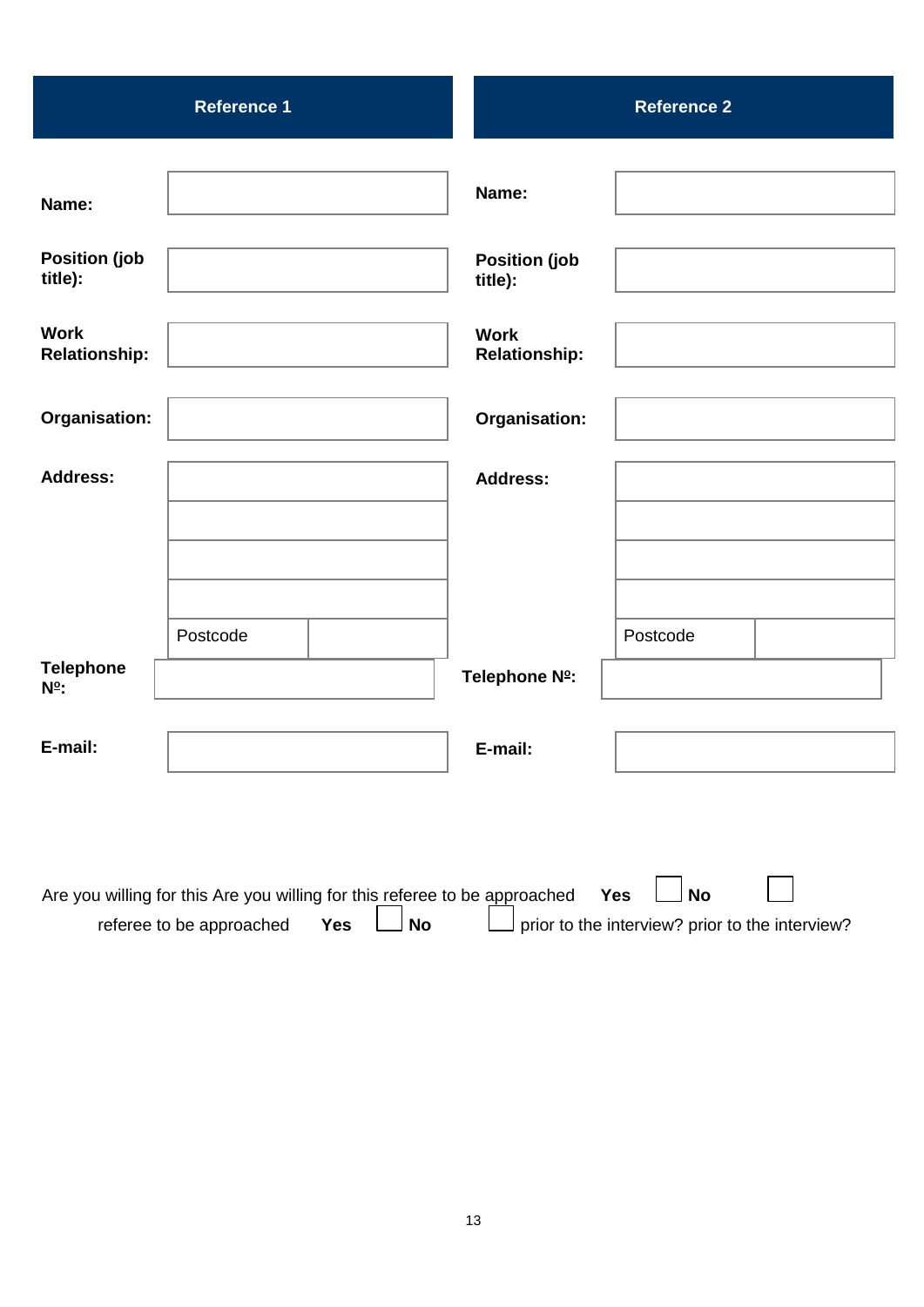## **Section 12 Recruitment Monitoring Form**

**This sheet will be separated from your application form upon receipt and does not form part of the selection process. It will be retained by the Human Resources purely for monitoring purposes.** 

**Application for the post of:** 

To help us ensure that our Equal Opportunities Policy is fully and fairly implemented (and for no other reason) please **COMPLETE THIS SECTION OF THE APPLICATION FORM.**

### **What is your Ethnic Group?**

Choose ONE section from A to E, and then tick the appropriate box to indicate your cultural background.

| <b>White</b>            | D.                                                   | <b>Black or Black British</b>                    |  |
|-------------------------|------------------------------------------------------|--------------------------------------------------|--|
| White UK                | <b>Black Caribbean</b>                               |                                                  |  |
| Irish                   | <b>Black African</b>                                 |                                                  |  |
| White non-UK            | (please give details):<br>Any other White background | Any other Black background                       |  |
|                         |                                                      | (please give<br>details):                        |  |
| ethnic group            |                                                      | <b>B.</b> Mixed<br>Е.<br><b>Chinese or other</b> |  |
| White & Black Caribbean |                                                      | Chinese                                          |  |
| White & Black African   |                                                      | Vietnamese                                       |  |
| White & Asian           | (please give details):                               | Any other ethnic background                      |  |
|                         | Any other Mixed background                           |                                                  |  |
|                         |                                                      | (please give<br>details):                        |  |
|                         | not wish to provide this information                 | C. Asian or Asian British<br>F.I do              |  |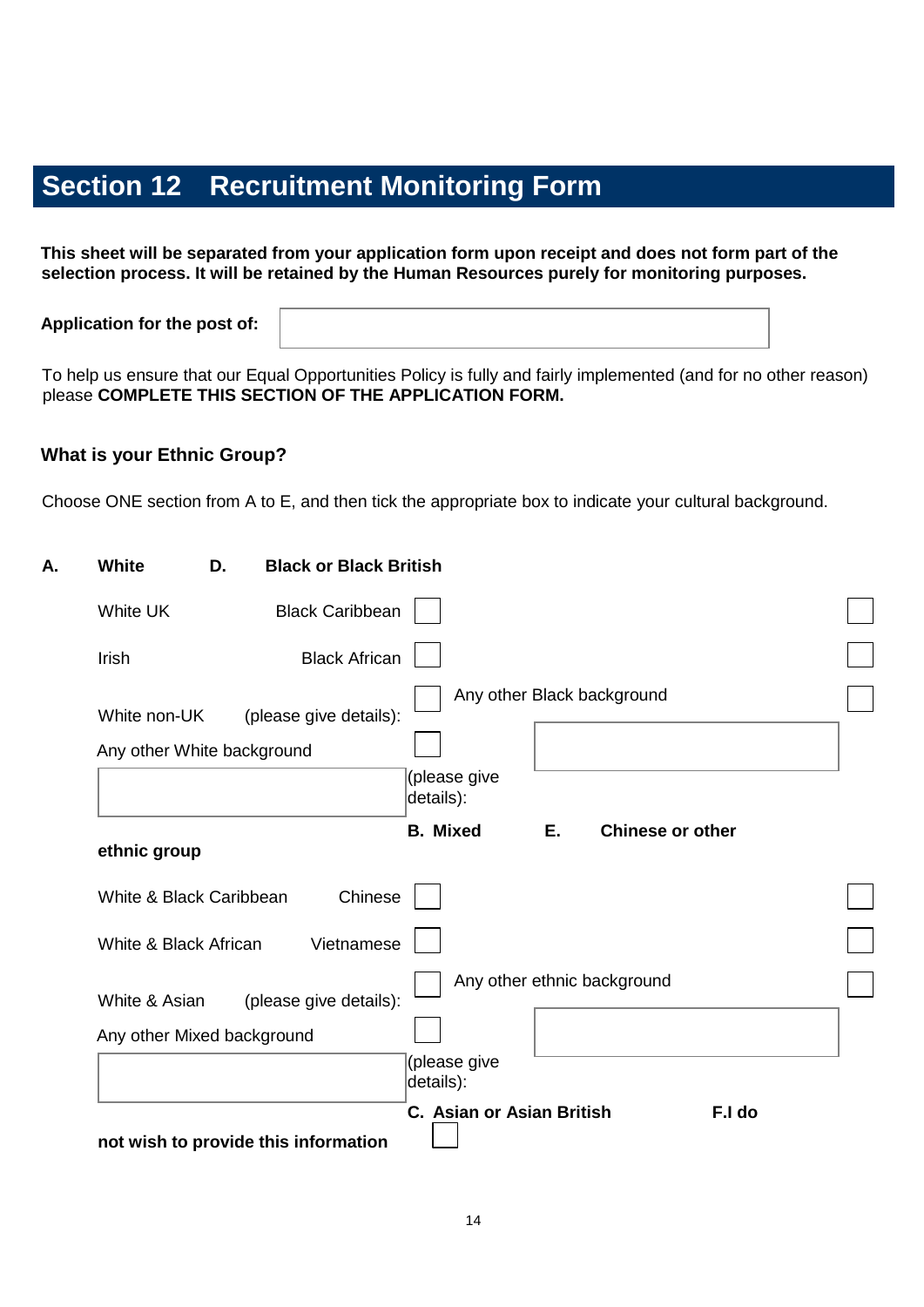| Indian                                               |  |
|------------------------------------------------------|--|
| Pakistani                                            |  |
| Bangladeshi                                          |  |
| Any other Asian background<br>(please give details): |  |
|                                                      |  |

# **Section 12 Recruitment Monitoring Form continued**

#### **Gender**

Male  $\Box$  Female

 $\overline{\phantom{0}}$ 

## **Disability**

Disability is defined as "physical or mental impairment, which has a substantial and long term adverse effect on a person's ability to carry out normal day to day activities".

| <b>No</b> | Yes | Do you consider yourself disabled? |
|-----------|-----|------------------------------------|
|-----------|-----|------------------------------------|

### **If yes, please give details:**

|              | <b>Age Group</b>                                |                   |  |       |  |  |  |  |  |
|--------------|-------------------------------------------------|-------------------|--|-------|--|--|--|--|--|
|              | 16-25 26-35                                     | 36-45 46-55 56-65 |  | 66-70 |  |  |  |  |  |
|              | Over 70                                         |                   |  |       |  |  |  |  |  |
| <b>Media</b> |                                                 |                   |  |       |  |  |  |  |  |
|              | Please state where you saw this post advertised |                   |  |       |  |  |  |  |  |
|              |                                                 |                   |  |       |  |  |  |  |  |
|              |                                                 |                   |  |       |  |  |  |  |  |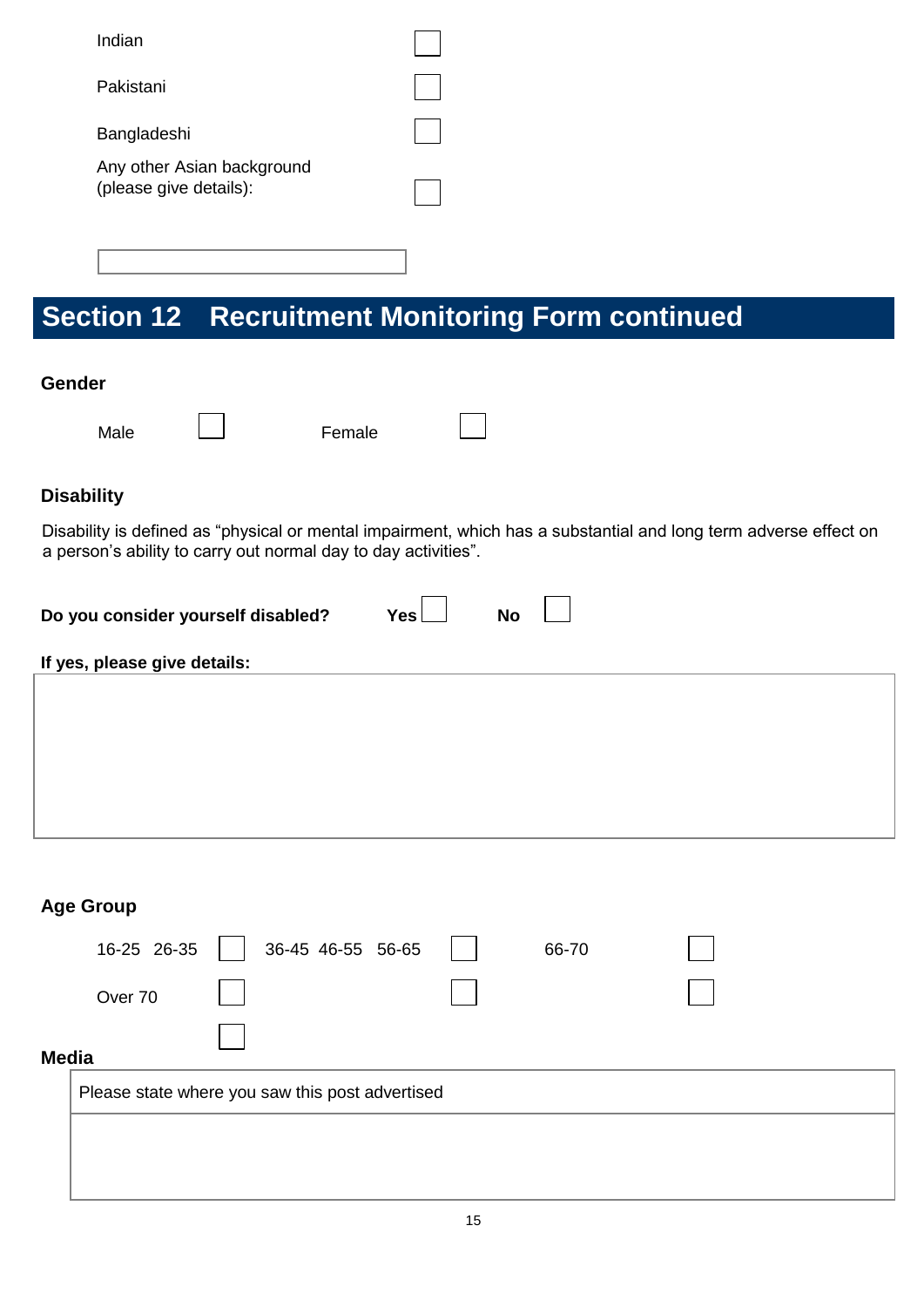### **For Office Use Only:**

**Start Date:** 

## 1. Declaration

Statement to be Signed by the Applicant

Please complete the following declaration and sign it in the appropriate place below. If this declaration is not completed and signed, your application will not be considered.

I agree that Pringle's Care Services can create and maintain computer and paper records of my personal data and that this will be processed and stored in accordance with the Data Protection Act 1998.

I confirm that all the information given by me on this form is correct and accurate and I understand that if any of the information I have provided is later found to be false or misleading, any offer of employment may be withdrawn or employment terminated.

| Signed: Date: |  |
|---------------|--|
|               |  |

Candidates selected for interview will normally be notified within four weeks of the closing date. If you return this form by email, you will be asked to sign your application at interview.